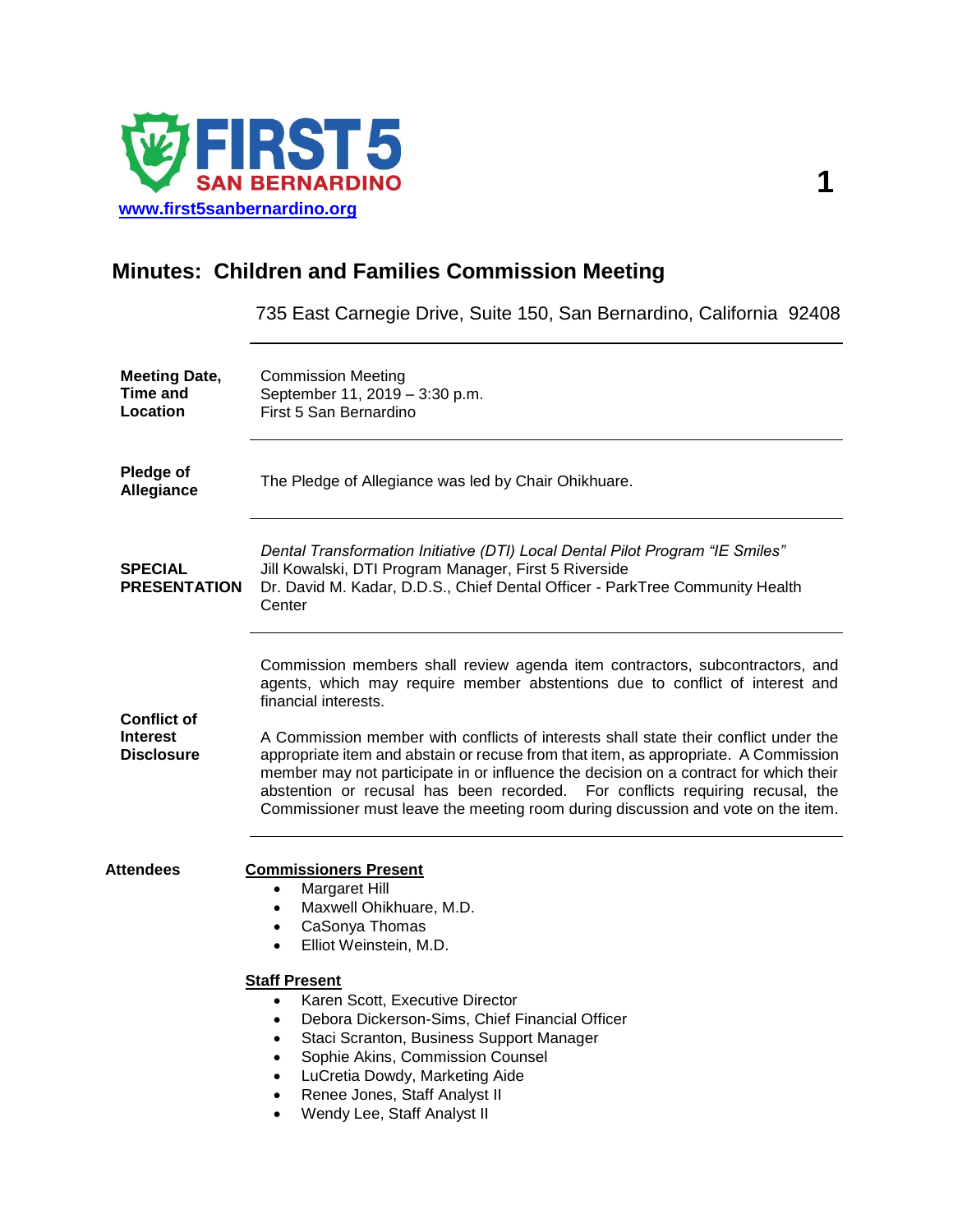**Minutes: Children and Families Commission 09-2019 1 September 11, 2019 Page 2 of 5**

Ronnie Robinson, Section Manager-Systems and Communication

**Report – Legislative Chekesha Gilliam**

See attached legislative report. PDF

|  | 9-2019 F5SB.pdf |  |
|--|-----------------|--|

**Report – Executive Director, Karen Scott Save The Date**  Wednesday, October 9, 2019 - Regional Commissioner Convening at the Loma Linda University Health Access Center located at 125 E. Club Center Drive, San Bernardino from 8:30 a.m. to 11:30 a.m.

> In the spirit of regional collaboration and shared vision for children 0 to 5, Tammi Graham, Executive Director for First 5 Riverside and I offer this opportunity for you as regional First 5 Commissioners to meet one another, share ideas and strategize future partnerships that strengthen our local networks and systems of care for our children and build upon the incredible initiatives that you already support regionally such as Help Me Grow, the Dental Transformation Initiative and Quality Start.

> The "Regional Commissioner Convening" will be posted as a public meeting but will not include any agenda items for consideration at that time.

> Commissioners from First 5 San Bernardino and First 5 Riverside will be introduced to key Loma Linda University Children's Health partners, tour the existing Loma Linda University Health Access Call Center, and receive updates on Help Me Grow, the Dental Transformation Initiative, and Quality Start.

## **Commissioner Vacancy Update**

I have been working with the Clerk of the Board and Board Supervisor staff since December 2018 on filling our Commissioner vacancy from the 1st District, created when Allen Garrett left us. It looks like we may have a viable candidate whose name and particulars will go to the BOS soon for approval.

## **Reading Rally**

On September 10<sup>th</sup>, First 5 San Bernardino had the pleasure of participating in the San Bernardino Superintendent of Schools' Annual Reading Rally event at Cal State San Bernardino. A total of 2,300 kids from different schools from all over the county participated.

Our AmeriCorps team dressed up as Disney Characters and distributed Halloween safety bags filled with Potter the Otter Books and other literacy materials. Potter's "A Tale About Water" was read to children by staff members from DPH and the WIC Department. Potter made a special visit to each of those reading sessions and greeted children at the First 5 booth.

F5SB shared 4,800 books, about 2,000 baseball type caps emblazoned with "I Love to Read", and other literacy resources with the children in attendance. Aligning with the County's "Vision to Read", this annual event continues to be a great boost in informing parents and students of the importance of early literacy. A special thanks to everyone at F5SB that helped with stuffing giveaway bags, and setting up and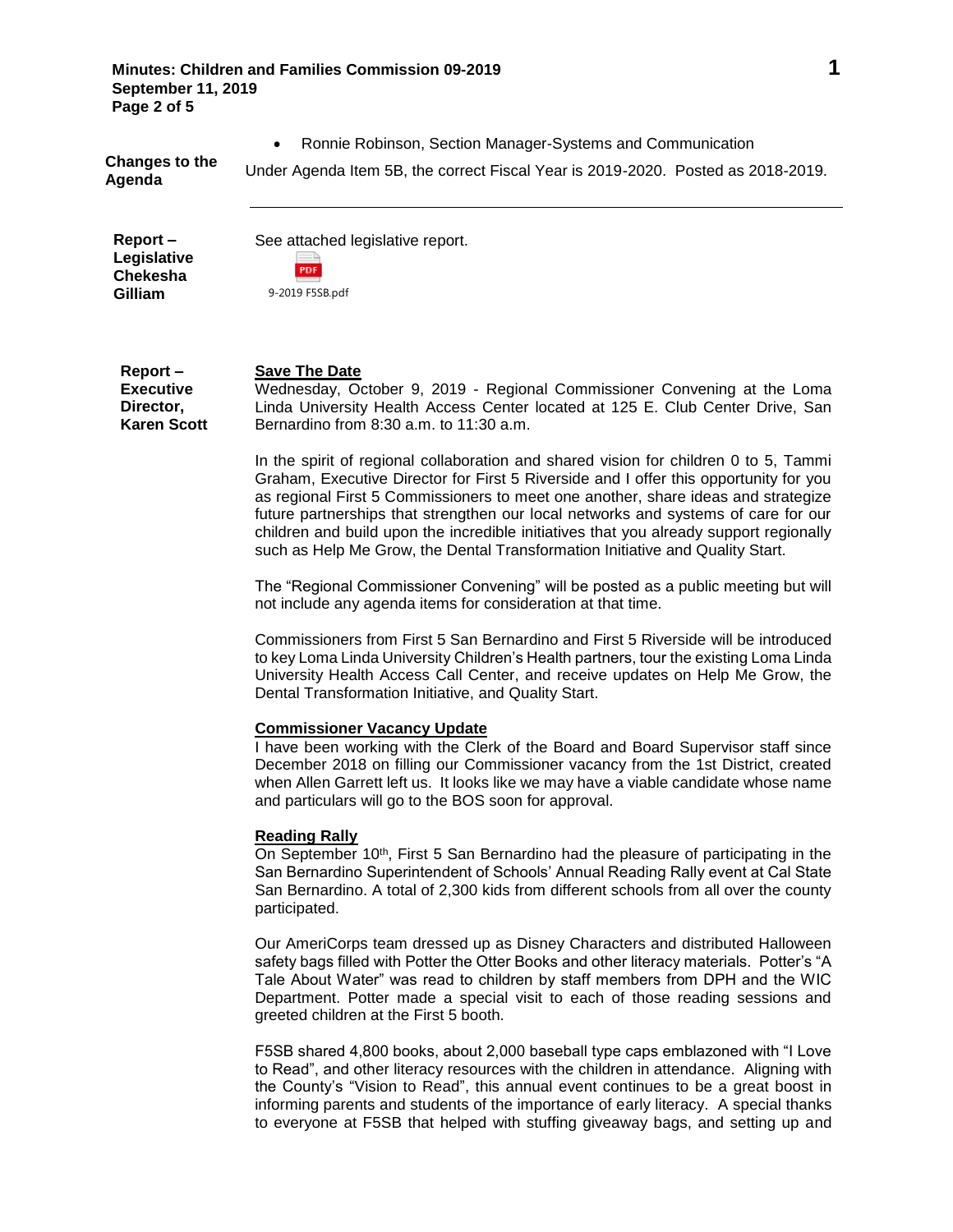breaking down the venue. Photos from this event can be found on the First 5 Facebook page.

Motion by Commissioner Weinstein and seconded by Commissioner Hill to approve the Consent Items.

**Consent**

With Commissioners Gonzales and Ovitt absent and without further comment or objection, motion carried by unanimous vote.

| Item No. | <b>CONSENT</b>                                                                                                                                                                                                                                                                                       |
|----------|------------------------------------------------------------------------------------------------------------------------------------------------------------------------------------------------------------------------------------------------------------------------------------------------------|
| 1        | Approve Minutes of August 7, 2019 Commission Meeting.                                                                                                                                                                                                                                                |
|          | (Presenter: Ann M. Calkins, Executive Assistant 252-4252)                                                                                                                                                                                                                                            |
| 2        | Ratify one (1) year contract with Prevent Child Abuse California for six (6) AmeriCorps<br>service member positions to provide School Readiness activities at a cost not to<br>exceed \$127,109 in matching funds for Fiscal Year 2019-2020.<br>(Staci Scranton, Business Support Manager, 252-4282) |

| Item No.       | <b>DISCUSSION</b>                                                                                                                                                                                                                                                                                                                                                                                                                                                                                                                                                                                                                                                |
|----------------|------------------------------------------------------------------------------------------------------------------------------------------------------------------------------------------------------------------------------------------------------------------------------------------------------------------------------------------------------------------------------------------------------------------------------------------------------------------------------------------------------------------------------------------------------------------------------------------------------------------------------------------------------------------|
| 3              | A. Approve Cooperative Agreement No. SA-20-02 with First 5 Riverside and<br>authorize the receipt of up to \$144,875 in reimbursement from First 5 Riverside to<br>share in the expenses associated with consultant services identified in the<br>Contract IC038 with VIVA Strategy & Communications for the implementation and<br>launch of Help Me Grow Inland Empire.<br>B. Authorize the Executive Director or delegate to execute Cooperative Agreement<br>No. SA-20-02 and take such actions as may be necessary to allow for the receipt<br>of such reimbursement funds.<br>(Presenter: Ronnie Robinson, Section Manager-Systems/Communication, 252-4255) |
|                | <b>Discussion</b><br>None<br><b>Public Comment</b><br>None                                                                                                                                                                                                                                                                                                                                                                                                                                                                                                                                                                                                       |
|                | Motion made by Commissioner Hill and seconded by Commissioner Weinstein to<br>approve Item 3. With Commissioners Gonzales and Ovitt absent and without further<br>comment or objection, motion carried by unanimous vote.                                                                                                                                                                                                                                                                                                                                                                                                                                        |
| $\overline{4}$ | Approve Contract IC038 with VIVA Strategy + Communications (VIVA) for \$289,750<br>for strategic consultation services with shared financial responsibility with First 5<br>Riverside for Fiscal Year 2019-2020.<br>(Presenter: Ronnie Robinson, Section Manager-Systems/Communication, 252-4255)                                                                                                                                                                                                                                                                                                                                                                |
|                | <b>Discussion</b><br>None                                                                                                                                                                                                                                                                                                                                                                                                                                                                                                                                                                                                                                        |
|                | <b>Public Comment</b><br>None                                                                                                                                                                                                                                                                                                                                                                                                                                                                                                                                                                                                                                    |
|                | Motion made by Commissioner Weinstein and seconded by Commissioner Hill to<br>approve Item 4. With Commissioners Gonzales and Ovitt absent and without further<br>comment or objection, motion carried by unanimous vote.                                                                                                                                                                                                                                                                                                                                                                                                                                        |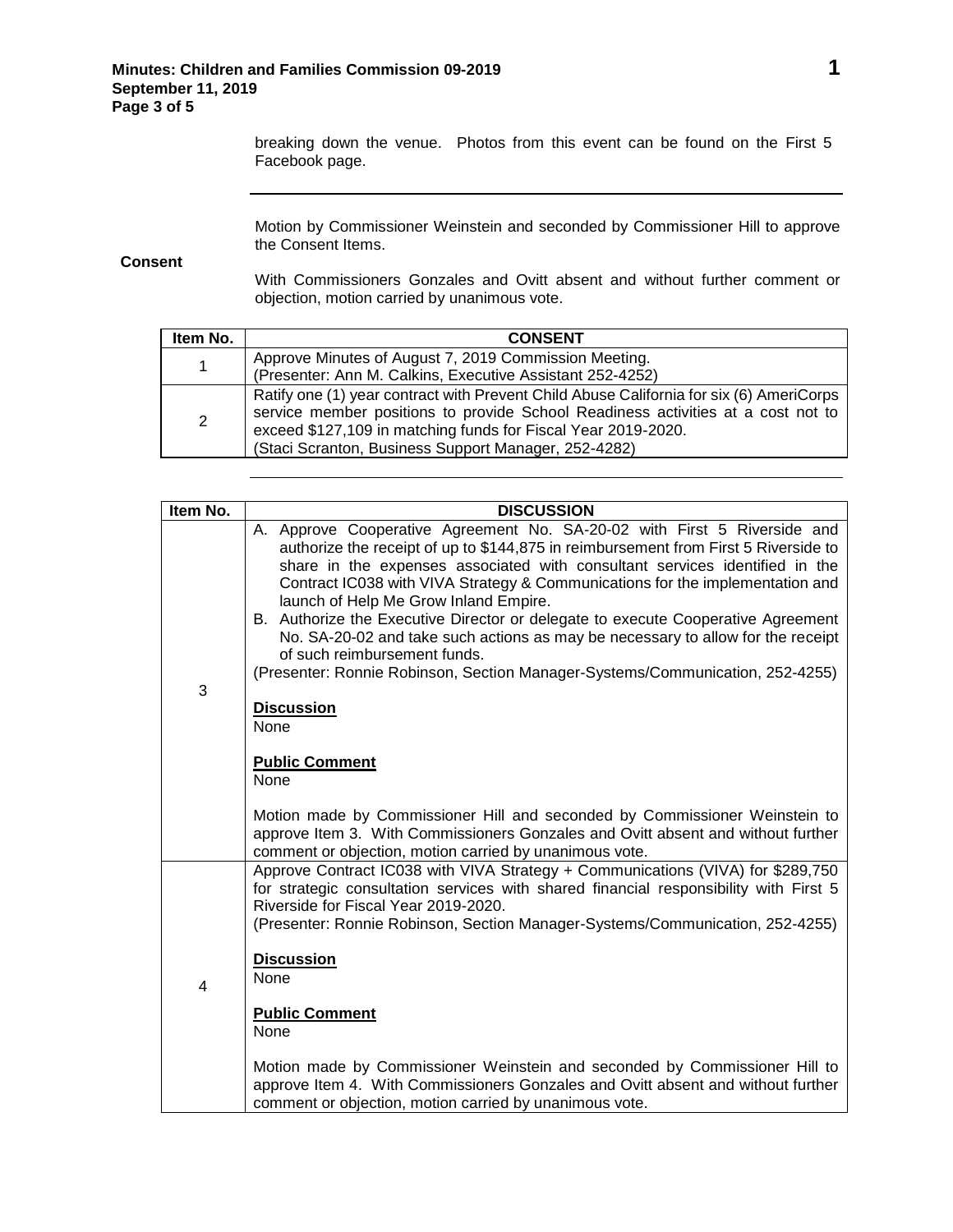|   | A. Approve Letter of Intent to participate in the First 5 Service Corps Prevent Child<br>Abuse Through Home Visitation (PATH) program for Fiscal Year 2019-2020 for<br>four (4) 1,700 hours AmeriCorps service member positions to provide home<br>visitation program services.<br>B. Approve one (1) year contract with Prevent Child Abuse California (PCA CA) for<br>four (4) AmeriCorps service member positions to provide home visitation through<br>the PATH Program at a cost not to exceed \$75,456 in matching funds for Fiscal<br>Year 2019-2020.<br>C. Approve Memorandum of Understanding with PCA CA for Fiscal Year 2019-2020<br>for AmeriCorps service member mileage reimbursement in an amount not to<br>exceed \$15,000.00.<br>(Presenter: Wendy Lee, Psy.D. Staff Analyst II, 252-4254) |
|---|-------------------------------------------------------------------------------------------------------------------------------------------------------------------------------------------------------------------------------------------------------------------------------------------------------------------------------------------------------------------------------------------------------------------------------------------------------------------------------------------------------------------------------------------------------------------------------------------------------------------------------------------------------------------------------------------------------------------------------------------------------------------------------------------------------------|
| 5 | <b>Discussion</b><br>Commissioner Thomas asked how this particular home visitation program works with<br>the current home visitation program operating under Preschool Services - is there any<br>correlation between the two? Dr. Lee answered there is no correlation due to FCSP<br>is parenting education and care management and can be used in home based<br>protocol. Commissioner Thomas mentioned there is a home visitation program<br>through Public Health which is looking to expand with additional funding earmarked<br>from the Governor's office. Ms. Thomas is excited about the numerous home visitation<br>initiatives in our County and hopes for future collaborations among the entities.                                                                                            |
|   | <b>Public Comment</b><br>None                                                                                                                                                                                                                                                                                                                                                                                                                                                                                                                                                                                                                                                                                                                                                                               |
|   | Motion made by Commissioner Hill and seconded by Commissioner Weinstein to<br>approve Item 5. With Commissioners Gonzales and Ovitt absent and without further<br>comment or objection, motion carried by unanimous vote.                                                                                                                                                                                                                                                                                                                                                                                                                                                                                                                                                                                   |
|   | A. Ratify letter of intent and application submitted to the California Department of<br>Education (CDE), Early Learning and Care Division to continue participation in the<br>Quality Counts California Quality Rating and Improvement System (QCC QRIS).<br>B. Authorize the Executive Director of First 5 San Bernardino to enter into a contract<br>retroactively dated July 1, 2019, with CDE upon approval of the Quality Counts<br>California application for \$448,541 for Fiscal Year 2019-2020 to support the local<br>QRIS.                                                                                                                                                                                                                                                                       |
|   | Presenter: Tania Offerrall, Staff Analyst II, 252-4262)                                                                                                                                                                                                                                                                                                                                                                                                                                                                                                                                                                                                                                                                                                                                                     |
| 6 | <b>Discussion</b><br>None                                                                                                                                                                                                                                                                                                                                                                                                                                                                                                                                                                                                                                                                                                                                                                                   |
|   | <b>Public Comment</b><br>None                                                                                                                                                                                                                                                                                                                                                                                                                                                                                                                                                                                                                                                                                                                                                                               |
|   | Motion made by Commissioner Weinstein and seconded by Commissioner Hill to<br>approve Item 6. With Commissioners Gonzales and Ovitt absent and without further<br>comment or objection, motion carried by unanimous vote.                                                                                                                                                                                                                                                                                                                                                                                                                                                                                                                                                                                   |

| Item No.       | <b>INFORMATION</b>                                                                                                                                                                                                                                                                              |
|----------------|-------------------------------------------------------------------------------------------------------------------------------------------------------------------------------------------------------------------------------------------------------------------------------------------------|
| $\overline{7}$ | Receive information on Family Community Support Partnership for Fiscal Year 2015-<br>2018 as an evidenced based prevention model that can be replicated in San<br>Bernardino County to reduce the risk of child abuse and neglect.<br>(Presenter: Wendy Lee, Psy.D. Staff Analyst II, 252-4254) |